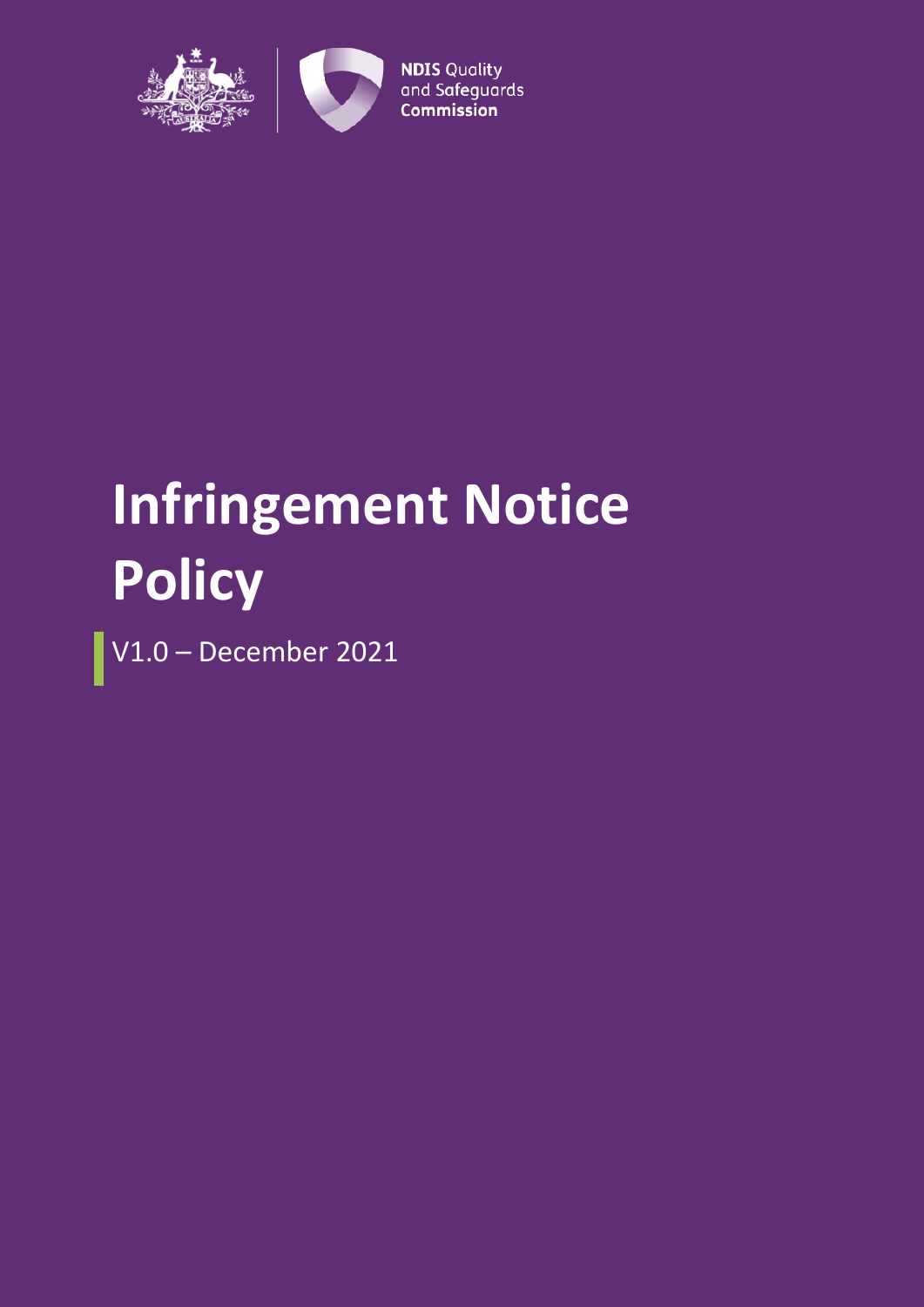NDIS Quality and Safeguards Commission PO Box 210, Penrith NSW 2750.

#### **Copyright**

© Commonwealth of Australia 2019



The NDIS Quality and Safeguards Commission encourages the dissemination and exchange of information provided in this policy. The material in this policy is licensed under a Creative Commons Attribution 4.0 International licence, with the exception of:

- the Commonwealth Coat of Arms
- the NDIS Quality and Safeguards Commission logo
- any third party material
- any material protected by a trademark
- any illustration, diagram, photograph or graphic over which the NDIS Quality and Safeguards Commission does not hold copyright, but which may be part of or contained within this policy.

More information on this CC BY licence is set out at the creative commons website: www.creativecommons.org. Enquiries about this licence and any use of this policy can be sent to: communications@ndiscommission.gov.au

#### **Attribution**

Use of all or part of these guidelines must include the following attribution:

© Commonwealth of Australia 2019

#### **Using the Commonwealth Coat of Arms**

Terms of use for the Coat of Arms are available at this website: https://www.pmc.gov.au/government/commonwealth-coat-arms

#### **Important notice**

The information in this policy is for general guidance only. It does not constitute legal or other professional advice, and should not be relied on as a statement of a law in any jurisdiction. You should obtain professional advice if you have any specific concern.

The NDIS Quality and Safeguards Commission has made every reasonable effort to provide current and accurate information, but it does not make any guarantees regarding the accuracy, currency or completeness of that information.

Parties wishing to re-publish or otherwise use the information in this policy must check this information for currency and accuracy prior to publication. This should be done prior to each publication edition, as NDIS Quality and Safeguards Commission guidance and relevant legislation may change. Any queries should be addressed to communications@ndiscommission.gov.au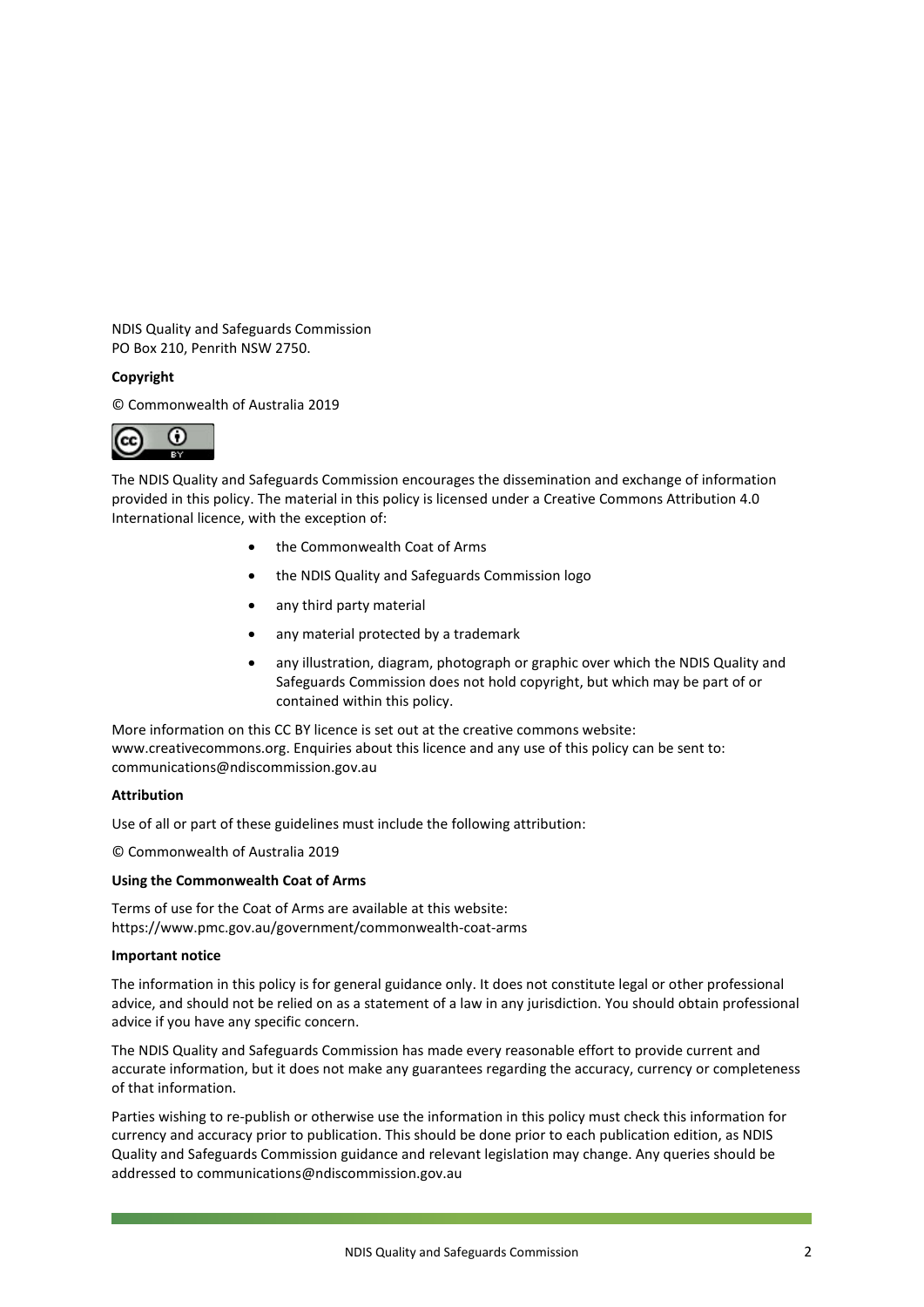# **Contents**

| Annexure A – Provisions of the NDIS Act subject to an infringement notice and penalty |  |
|---------------------------------------------------------------------------------------|--|

 $\overline{\phantom{0}}$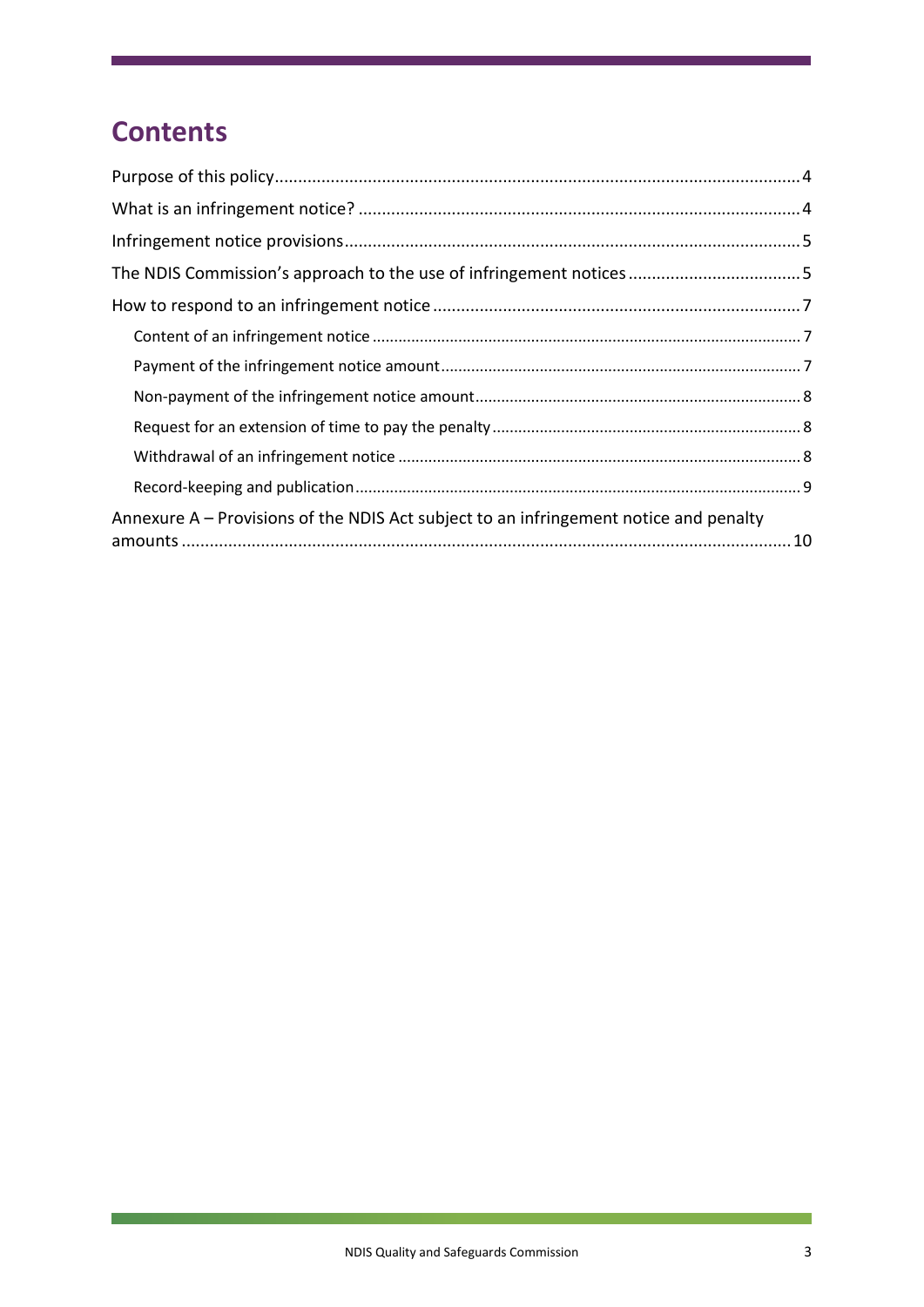# <span id="page-3-0"></span>**Purpose of this policy**

The NDIS Quality and Safeguards Commission (the NDIS Commission) is an independent government body that works to improve the quality and safety of NDIS services and supports, investigates and resolves problems, and strengthens the skills and knowledge of providers and participants.

The NDIS Commission's regulatory powers and functions are set out in the *National Disability Insurance Scheme Act 2013* (the NDIS Act), and associated Rules.

The NDIS Commission's compliance and enforcement activities are an important part of its work as a regulator. Those activities enable the NDIS Commission to encourage best practice among NDIS providers and manage risk to NDIS participants.

The NDIS Commission has a range of tools for responding to non-compliance. These are set out in the NDIS Commission's *Compliance and Enforcement Policy*.

This policy concerns the NDIS Commission's power to give infringement notices in response to alleged breaches of certain provisions of the NDIS Act.

Infringement notices are an efficient way of dealing with non-compliance, without the matter needing to go to court.

This policy provides background information and guidance on the NDIS Commission's general approach to the use of infringement notices.

A decision-maker is not bound to exercise his or her discretion to give an infringement notice only in accordance with this policy. Each case will be considered on its particular facts.

# <span id="page-3-1"></span>**What is an infringement notice?**

An infringement notice is a notice given to a person setting out brief details of an alleged breach of the law by that person, a penalty amount, and the period within which to pay the penalty amount. It provides the person given the notice the option of choosing whether or not to pay the penalty amount stated in the notice.

Infringement notices are a timely and efficient means for the NDIS Commission to respond to breaches of the NDIS Act.

The types of compliance matters for which the NDIS Commission can give infringement notices concern:

- failure of an NDIS provider to be registered to provide certain supports
- providing false or misleading information when applying for registration as an NDIS provider
- NDIS provider breaching a condition of its registration
- former registered NDIS provider failing to keep records
- NDIS providers or workers not complying with their obligations under the NDIS Code of Conduct
- NDIS providers or workers breaching notices or orders issued by the NDIS Commission
- causing or threatening detriment to a person because of a protected disclosure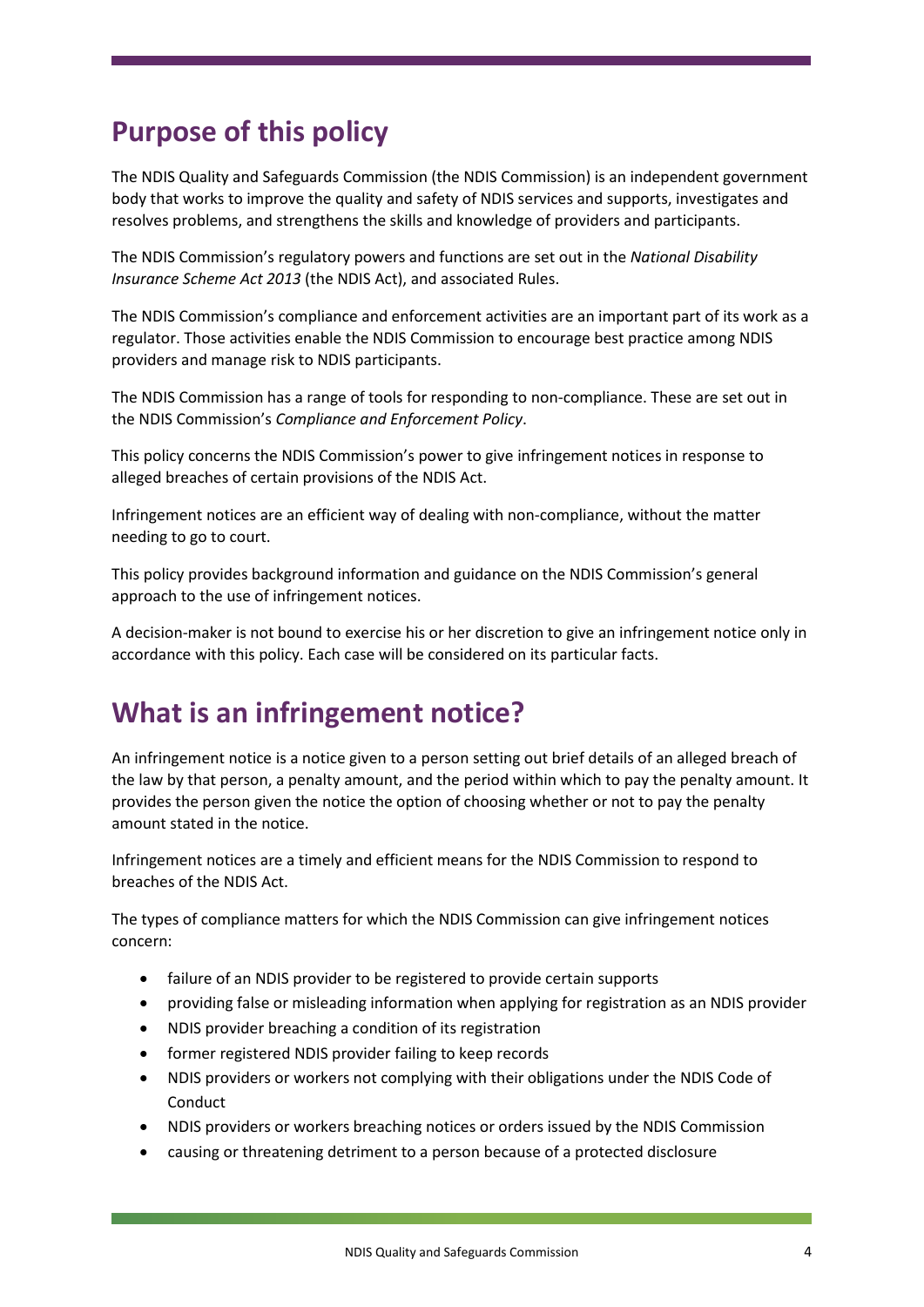The NDIS Commission's power to give an infringement notice is discretionary and offers an alternative to taking court action in relation to the breach.

Paying an infringement notice is not an admission of liability. If the recipient of the notice pays the amount stated in the notice, then court proceedings cannot be brought against that person in relation to the alleged breach of the law.

However, if the recipient of the notice chooses not to pay the infringement notice, then the NDIS Commission may initiate proceedings to have the court order the person to pay a financial penalty. This is known as a 'civil penalty order' and the court may impose a greater penalty amount than that stated in the infringement notice.

# <span id="page-4-0"></span>**Infringement notice provisions**

The provisions relevant to the NDIS Commission's use of infringement notices are section 73ZL of the NDIS Act and Part 5 of the *Regulatory Powers (Standard Provisions) Act 2014*.

The Commissioner of the NDIS Commission, or his or her delegate, may give a person an infringement notice if he or she believes on reasonable grounds that a particular civil penalty provision of the NDIS Act has been breached.

**Annexure A** to this policy lists the civil penalty provisions of the NDIS Act for which an infringement notice may be given in relation to an alleged breach.

The Commissioner must give the infringement notice within 12 months of the alleged breach. The notice can only relate to an alleged breach of one provision of the NDIS Act – either for a single breach of that provision, or multiple breaches of a provision that required a person to do something within a particular period or before a particular time.

The penalty amount in each infringement notice will depend on whether it is for single or multiple alleged breaches of a provision, and whether the recipient is an individual or body corporate. The amount payable will be less than the maximum amount that a court could order a person to pay if it found that the provision was breached. **Annexure A** lists the maximum penalty that a court could impose for each breach of the relevant provision.

**Annexure A** also lists the penalty amount to be included in an infringement notice for an alleged breach. That amount is determined by the legislation and the NDIS Commission is unable to change the amount of the penalty.

# <span id="page-4-1"></span>**The NDIS Commission's approach to the use of infringement notices**

The NDIS Commission's *[Compliance and Enforcement Policy](https://www.ndiscommission.gov.au/document/666)* states that the NDIS Commission considers a range of factors in determining its response to non-compliance with the NDIS Act and Rules, which include:

- the impact of non-compliance on the person with disability, and the broader community
- whether there is any immediate or ongoing risk to the well-being of the NDIS participant
- the seriousness of any non-compliance and the actual or potential harm or consequences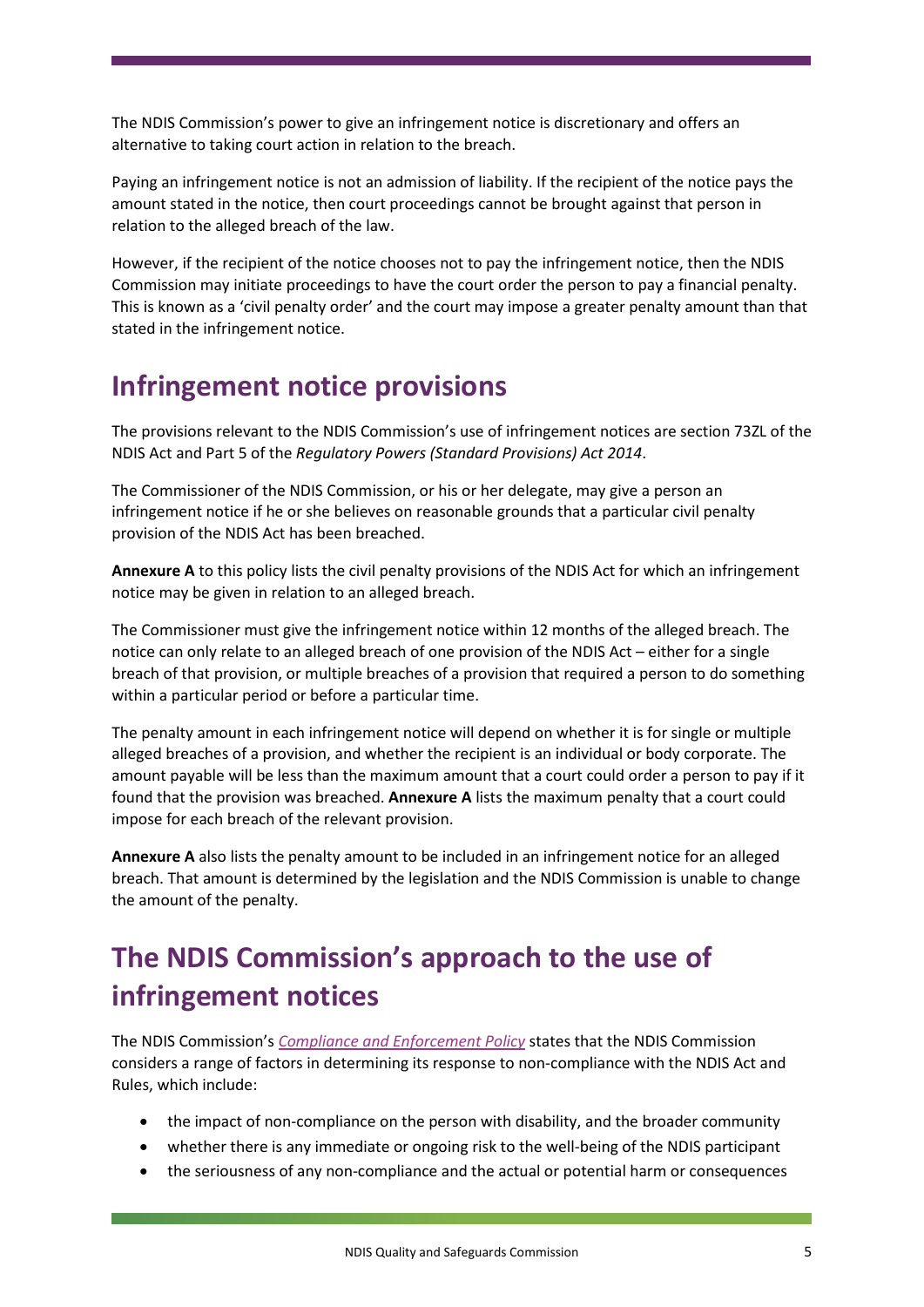- how far below acceptable standards the conduct falls and the extent to which the person contributed to the risk, including whether it was intentional, reckless, negligent or a mistake
- potential to return the provider to full compliance, and as soon as possible.

The NDIS Commission's use of infringement notices forms part of its consideration of the most appropriate mechanism to address non-compliance. The NDIS Commission may consider giving an infringement notice in conjunction with, or as an alternative to, using other compliance and enforcement tools.

Once the decision maker at the NDIS Commission establishes that there are reasonable grounds to form a belief that a person has breached a provision of the NDIS Act, he or she can consider whether it is appropriate in all of the circumstances to give an infringement notice.

There is no obligation on the NDIS Commission to give an infringement notice in relation to an alleged breach of the NDIS Act. The giving of an infringement notice will be determined on a case-bycase basis. The NDIS Commission may give multiple infringement notices where it considers it appropriate to do so and may give infringement notices as part of a program responding to industrywide conduct.

The NDIS Commission will turn its mind to the prospect of bringing court proceedings in respect of the alleged breach and its preparedness to do so if the infringement notice is not paid. A benefit of giving an infringement notice is that it allows for a timely and efficient response to non-compliance without the need for bringing court action. If a person pays the infringement notice amount, then court proceedings cannot be brought against that person in respect of the alleged breach for which the notice was given.

Examples of where the NDIS Commission may be more likely to consider the use of infringement notices include where:

- the recipient's non-compliance is isolated or non-systemic;
- the recipient has accepted their conduct was non-compliant and discontinued it;
- the detriment to participants and others in the community arising from the non-compliant conduct is at a lower level; and/or
- giving the infringement notice is expected to improve the compliance of the recipient, related entities or others in the industry.

Examples of circumstances where an infringement notice may not be appropriate include where:

- the NDIS Commission has previously taken action against the recipient for similar breaches;
- the NDIS Commission considers the breaches warrant consideration by the court;
- the recipient has, as a consequence of the alleged conduct, obtained a financial or other advantage, to the detriment of others;
- the lack of response by the recipient to other mechanisms used by the NDIS Commission to address non-compliance;
- the NDIS Commission has concerns that the alleged conduct may be continuing;
- the matter raises questions about the interpretation of a provision of the NDIS Act, whether the alleged conduct occurred within the relevant period, and potential defences to the breach; and/or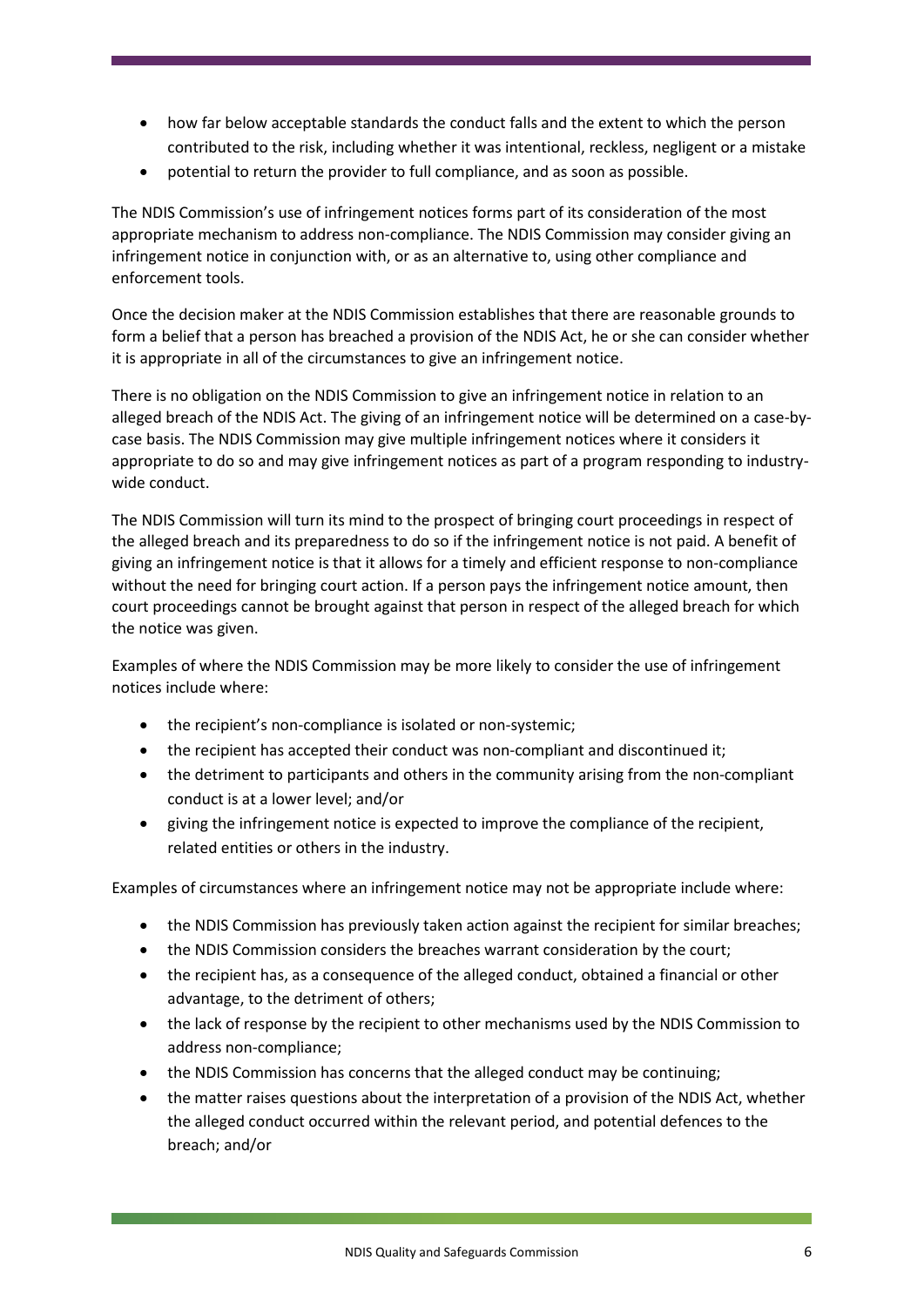• the NDIS Commission is taking other compliance or enforcement action in relation to the recipient's conduct.

### <span id="page-6-0"></span>**How to respond to an infringement notice**

#### <span id="page-6-1"></span>**Content of an infringement notice**

An infringement notice given by the NDIS Commission will, among things:

- (a) be identified by a unique number;
- (b) state the name of the person to whom the notice is given;
- (c) state the date on which the notice is given;
- (d) set out the name and contact details of the infringement officer who gave the notice;
- (e) set out brief details of the alleged breach, or each alleged breach, of a provision of the NDIS Act, including the time (if known), day and place of each alleged breach;
- (f) state the amount payable under the notice and how it can be paid;
- (g) state that, if the person given the notice pays the amount within 28 days after the day the notice is given, then proceedings seeking a civil penalty order will not be brought in relation to the alleged breach;
- (h) state that payment of the amount is not an admission of liability;
- (i) state that the person given the notice may apply to have the period in which to pay extended;
- (j) state that the person may choose not to pay the amount, in which case, proceedings seeking a civil penalty order may be brought in relation to the alleged breach;
- (k) set out how the notice can be withdrawn and state that if the notice is withdrawn, proceedings seeking a civil penalty order may be brought in relation to the alleged breach; and
- (l) state that the person may make written representations seeking the withdrawal of the notice.

#### <span id="page-6-2"></span>**Payment of the infringement notice amount**

The person that is given the infringement notice can choose whether or not to pay the amount stated in the notice.

Payment of the amount in the notice prevents the NDIS Commission from commencing court proceedings for a civil penalty order in respect of the alleged breach of the NDIS Act.

The infringement notice will indicate the timeframe and method for payment. Payment of the full amount stated in the notice (and not payment by instalment) is required.

If a person chooses to pay the infringement notice amount, the person is not, merely because of the payment, to be regarded as having breached the NDIS Act. Payment of the infringement notice amount means that any liability of the person for the alleged breach is discharged.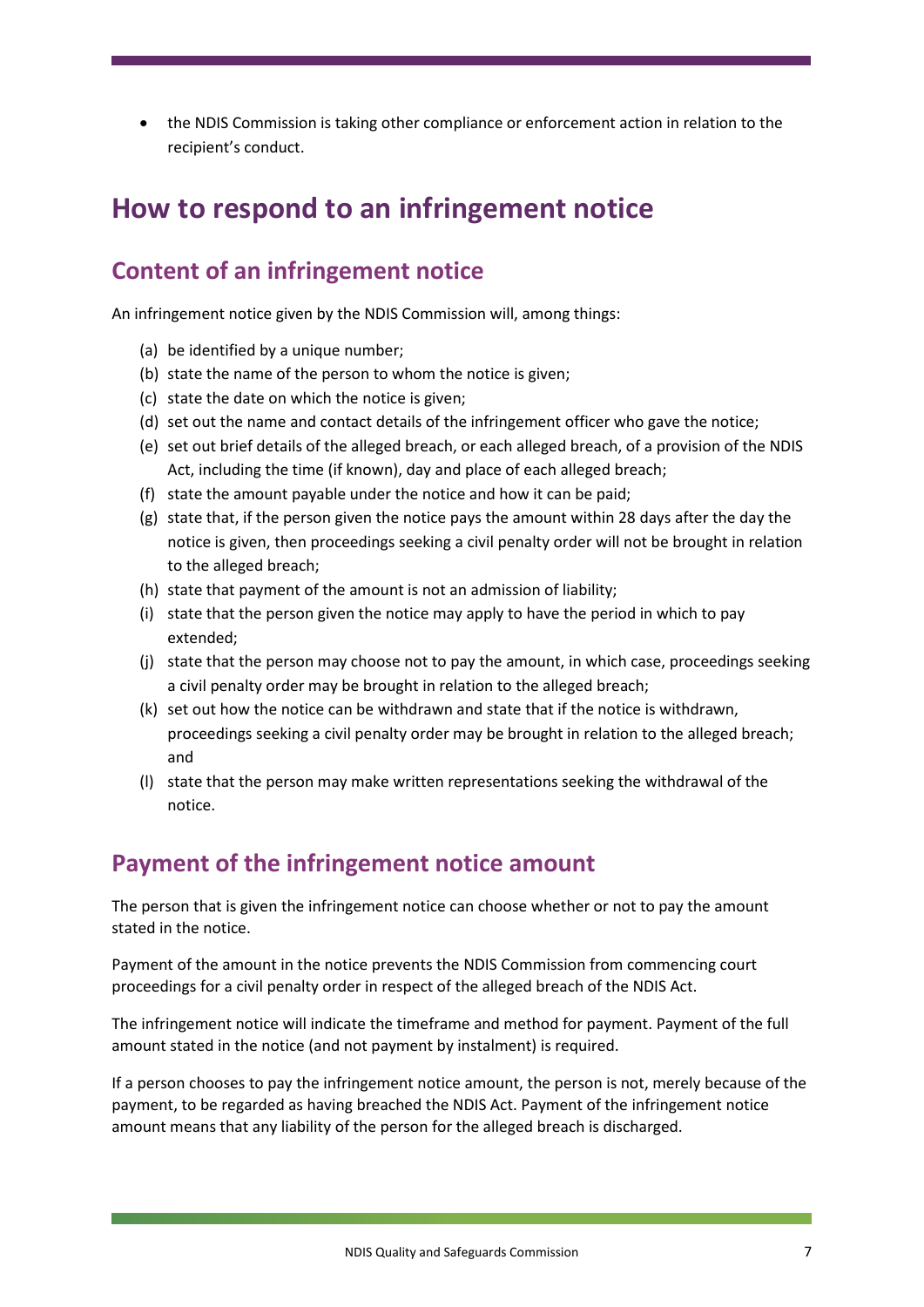### <span id="page-7-0"></span>**Non-payment of the infringement notice amount**

A person given an infringement notice is not obliged to pay the amount stated in the notice.

Recipients of infringement notices benefit by having the option of paying the infringement notice and avoiding the prospect of legal proceedings. Infringement notice amounts are lower than the maximum penalty a court could impose if the person was found to have breached the NDIS Act.

If the person given the infringement notice chooses not to pay the infringement notice amount, then the NDIS Commission may decide to commence legal proceedings seeking a civil penalty order in respect of the alleged breach.

### <span id="page-7-1"></span>**Request for an extension of time to pay the penalty**

Generally, a person given an infringement notice must pay the amount within 28 days after the notice is given. However, the Commissioner (or his or her delegate) may extend the time for payment.

Applications for an extension of time must be received before the expiry of the period for payment and will be considered on a case-by-case basis.

In applying for an extension of time, the recipient should set out the reasons why such an extension should be granted, including any intention the recipient has to pay the infringement notice amount.

The NDIS Commission will notify the recipient in writing of its decision whether or not to extend the period for payment.

### <span id="page-7-2"></span>**Withdrawal of an infringement notice**

The Commissioner may withdraw an infringement notice on his or her own initiative or after receiving a request from the recipient of the notice seeking its withdrawal.

The notice recipient must make any request for withdrawal in writing and should provide any reasons as to why they think the notice should be withdrawn.

This might include any evidence or information to show that the person has not engaged in the alleged conduct. Any information provided to the NDIS Commission should be provided with care. It is a serious criminal offence to provide false or misleading information.

The Commissioner will consider all requests for withdrawal on a case-by-case basis.

Factors that may have a bearing on whether a notice should be withdrawn (whether on the Commissioner's own initiative or after receiving a request) include whether there is further information or evidence that suggests that:

- the recipient of the notice did not breach the relevant provision of the NDIS Act or
- the conduct is more serious than initially believed and the matter would be more appropriately dealt with by the court.

As the legislation sets out the amount of the penalty to be paid under an infringement notice, the NDIS Commission is unable to reduce the amount of the penalty for a notice.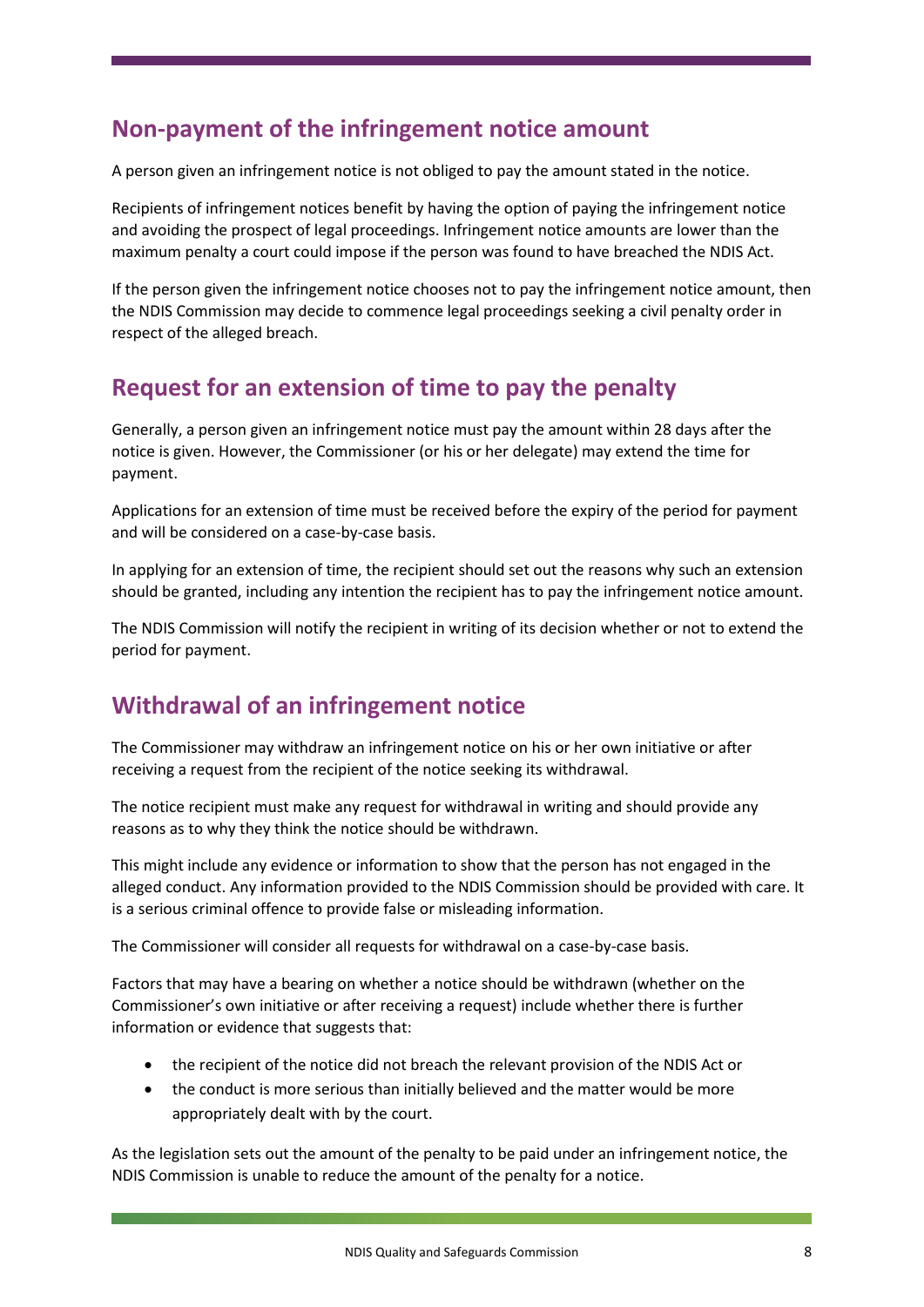The NDIS Commission will provide written notice of any decision to withdraw an infringement notice.

If the infringement notice had already been paid at the time that it is withdrawn, then the amount paid will be refunded.

If an infringement notice is withdrawn, then the NDIS Commission will consider whether other action, including commencing legal proceedings for a civil penalty order in respect of the alleged breach, is appropriate.

### <span id="page-8-0"></span>**Record-keeping and publication**

The NDIS Commission will keep records of the giving of infringement notices and the payment or non-payment of the amount specified in the notice. Where permitted by law, the NDIS Commission may provide information about its use of infringement notices to other regulators, to assist those regulators in carrying out their responsibilities.

In accordance with the principle of transparency, the NDIS Commission's general approach is to publish aggregated information concerning the giving, and payment of infringement notices, without identification of the recipients of the notices.

However, information about specific infringement notices, including identifiable information, may be released:

- in response to a request for access under the *Freedom of Information Act 1982* or for other lawful reasons; or
- where there is lawful authority for release of the information and the NDIS Commission considers its release would be appropriate.

Factors where the NDIS Commission may be more likely to publish specific or identifiable information include where:

- there is a strong public interest in knowing what enforcement action has been taken in response to the alleged conduct of a particular person; and/or
- the NDIS Commission considers there would be a significant deterrent effect in publicising the use of an infringement notice in a particular case, such as where the conduct raises novel or industry-wide issues.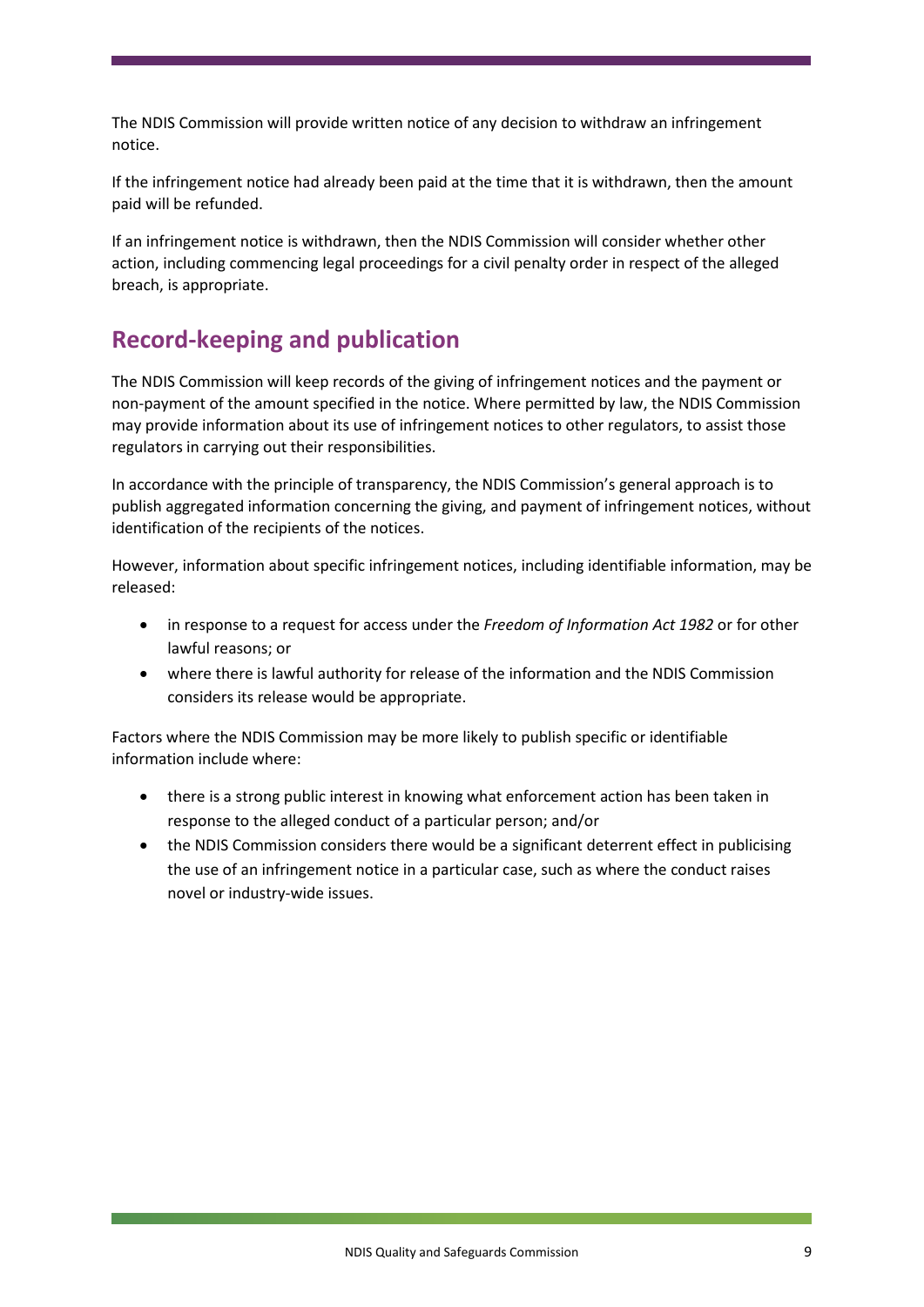# <span id="page-9-0"></span>**Annexure A – Provisions of the NDIS Act subject to an infringement notice and penalty amounts**

| <b>Provision</b><br>of NDIS Act | <b>Description of Provision</b>                                                                                                                   | <b>Maximum</b><br>penalty units<br>that a court<br>might impose for<br>breaching the<br>provision* | <b>Penalty</b><br>payable under<br>an<br>infringement<br>notice*<br>(based on a<br>single<br>contravention<br>of the<br>provision) |
|---------------------------------|---------------------------------------------------------------------------------------------------------------------------------------------------|----------------------------------------------------------------------------------------------------|------------------------------------------------------------------------------------------------------------------------------------|
| S 73B                           | Providing supports under a participant's plan<br>where the NDIS rules require the person to be<br>registered but the person is not so registered. | 250 penalty units<br>(individual)                                                                  | 12 penalty<br>units<br>(individual)                                                                                                |
|                                 |                                                                                                                                                   | 1250 penalty<br>units<br>(corporation)                                                             | 60 penalty<br>units<br>(corporation)                                                                                               |
| S 73D                           | Providing false or misleading information or a<br>document in, or in connection with, an<br>application for registration.                         | 60 penalty units<br>(individual)                                                                   | 12 penalty<br>units<br>(individual)                                                                                                |
|                                 |                                                                                                                                                   | 300 penalty units<br>(corporation)                                                                 | 60 penalty<br>units<br>(corporation)                                                                                               |
| S 73J                           | Registered NDIS provider breaches a condition<br>of registration.                                                                                 | 250 penalty units<br>(individual)                                                                  | 12 penalty<br>units<br>(individual)                                                                                                |
|                                 |                                                                                                                                                   | 1250 penalty<br>units<br>(corporation)                                                             | 60 penalty<br>units<br>(corporation)                                                                                               |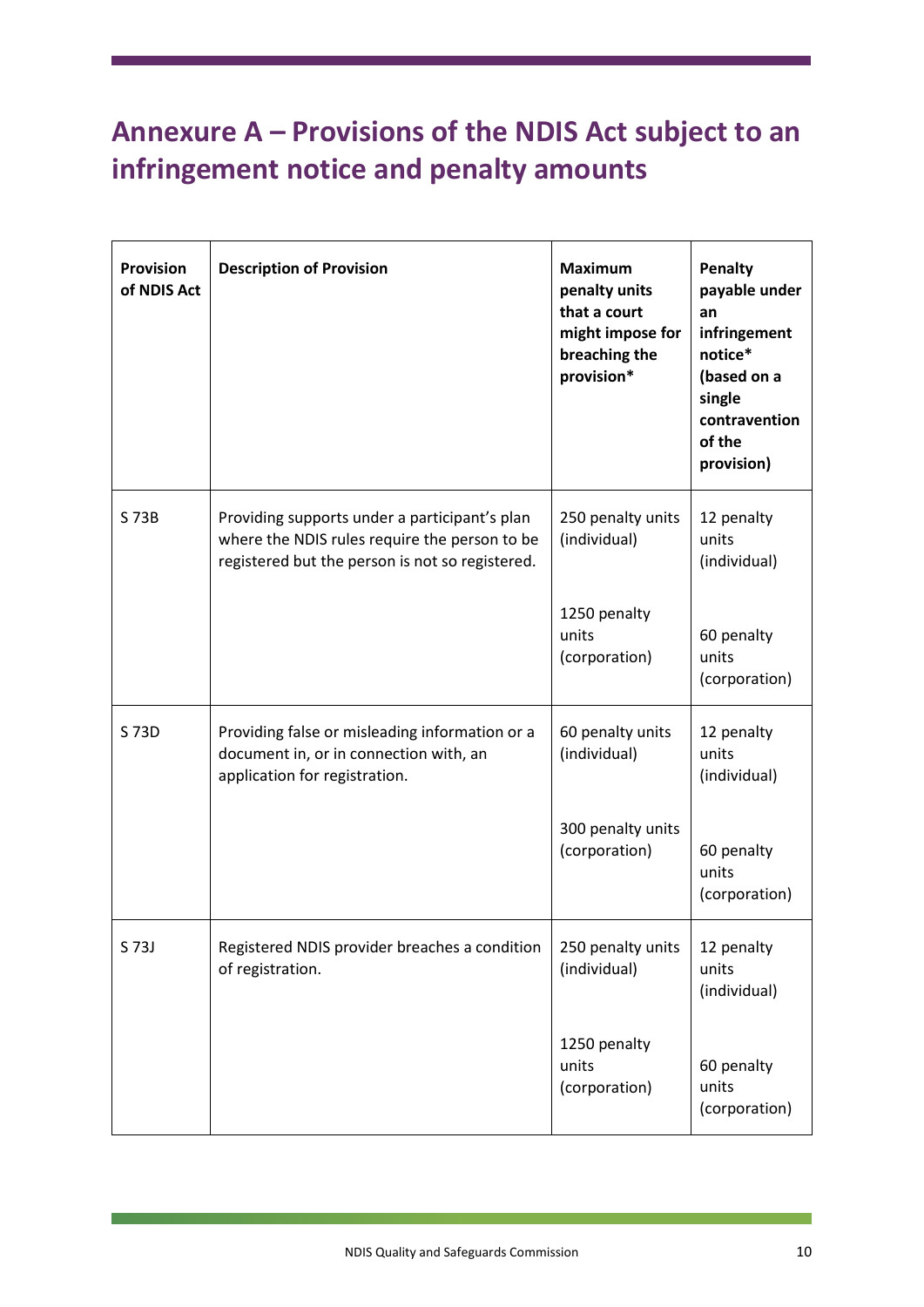| <b>Provision</b><br>of NDIS Act | <b>Description of Provision</b>                                                                                                             | <b>Maximum</b><br>penalty units<br>that a court<br>might impose for<br>breaching the<br>provision* | Penalty<br>payable under<br>an<br>infringement<br>notice*<br>(based on a<br>single<br>contravention<br>of the<br>provision) |
|---------------------------------|---------------------------------------------------------------------------------------------------------------------------------------------|----------------------------------------------------------------------------------------------------|-----------------------------------------------------------------------------------------------------------------------------|
| s 73R                           | Former registered NDIS provider fails to<br>comply with requirement to retain records                                                       | 60 penalty units<br>300 penalty units<br>(corporation)                                             | 12 penalty<br>units<br>(individual)<br>60 penalty<br>units<br>(corporation)                                                 |
| S 73V                           | Failure of person to comply with a<br>requirement under the NDIS Code of Conduct                                                            | 250 penalty units<br>(individual)<br>1250 penalty<br>units<br>(corporation)                        | 12 penalty<br>units<br>(individual)<br>60 penalty<br>units<br>(corporation)                                                 |
| S 73ZC                          | Engaging in conduct that causes detriment to<br>another person because that person or<br>another person has made a protected<br>disclosure. | 500 penalty units<br>(individual)<br>2500 penalty<br>units<br>(corporation)                        | 12 penalty<br>units<br>(individual)<br>60 penalty<br>units<br>(corporation)                                                 |
| S 73ZC                          | Threatening to cause detriment to another<br>person because that person or another person<br>has or may make a protected disclosure.        | 500 penalty units<br>(individual)                                                                  | 12 penalty<br>units<br>(individual)                                                                                         |

Г

 $\mathbb{R}^3$